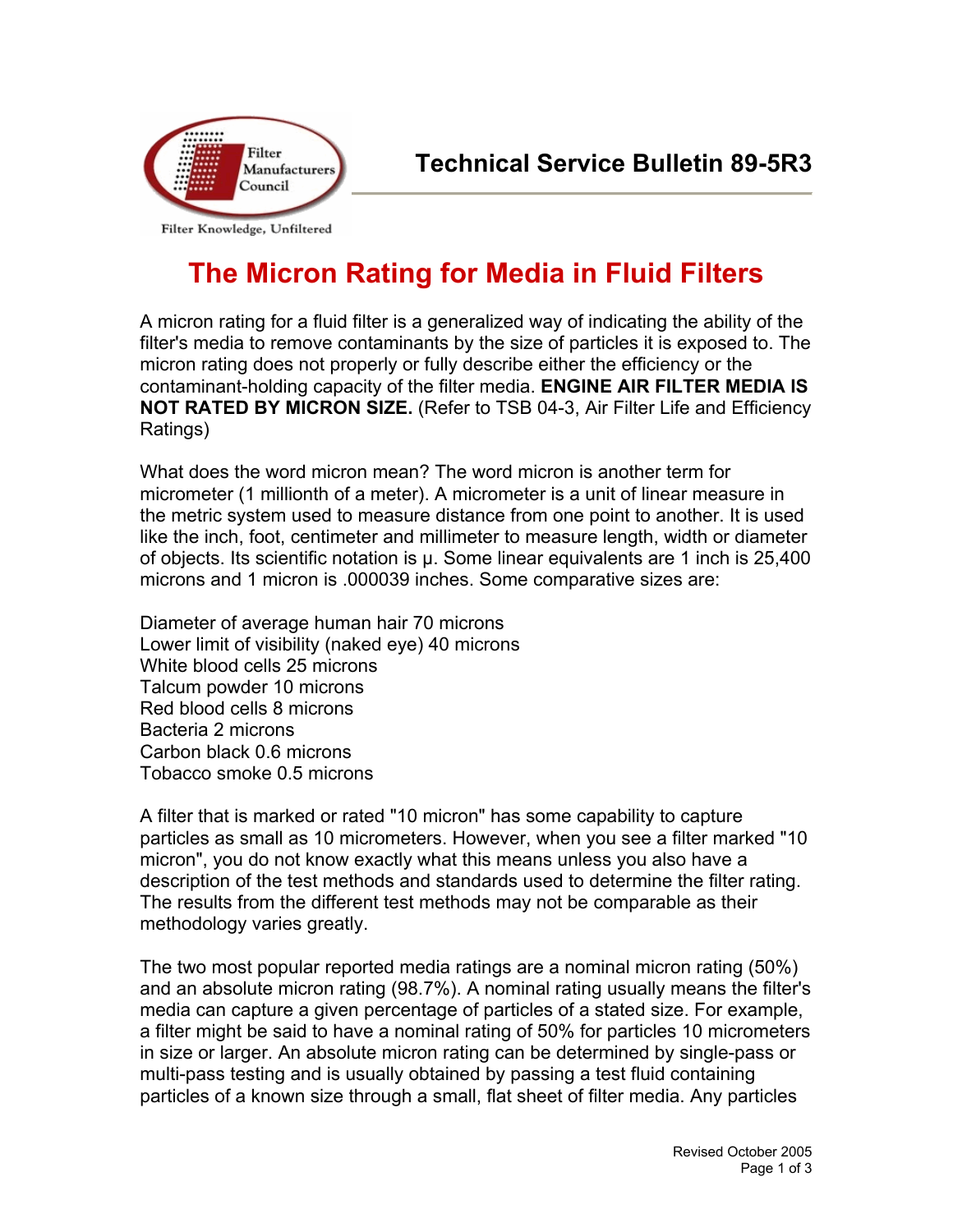that pass through the media are captured and measured. An absolute rating is also expressed in the form of a percentage of the size of particles captured.

Until recently, there has not been one universally accepted test method to measure or describe the media pore size or the size of particles a filter media can capture and hold. Depending on which test method was used, the same filter media could be rated with different micron ratings, thus leading to confusion regarding how well the filter's media actually performs. Fortunately, there now exists a test procedure called multi-pass testing or Beta ratio testing (β) which is, a universally accepted test method that yields readily comparable test results. Multi-pass testing has been recognized by SAE (SAE J1858), ISO (ISO 4548-12, lube oil and ISO16889, hydraulic or fuel), ANSI (American National Standards Institute) and NFPA (National Fluid Power Association).

Multi-pass testing uses a specified contaminant, of known sizes, added regularly in measured quantities to the fluid which is pumped continuously through the filter. Measured samples of fluid are then taken at timed intervals from the upstream and downstream sides of the filter. The contaminant in the samples is measured for particle sizes and quantities of each size or range of sizes. From these upstream and downstream measurements, a Beta ratio is formulated by dividing the number of particles of a particular size in the upstream flow by the number of particles of the same size in the downstream flow. For example:

# of particles upstream Вx # of particles downstream  $10 = 1,000$  $Bv = 2$  $\mathbf{r}$ 500.

**β stands for Beta X represents the size of particle checked X(c) per ISO 16889** 

In this example, the equation provides the following information: regarding 10 micrometer or micron size particles, the filter media tested has a Beta ratio of 2. This information is helpful but not useful without knowing what the ratio actually means. To translate the Beta ratio into meaningful information, subtract 1 from the original ratio and divide that answer by the original ratio. This answer represents the efficiency of the media at the specified particle size. For this example, take the Beta ratio of 2, subtract 1 from it and divide that answer by the original ratio of 2 or 2 - 1 = 1  $\div$  2 = 50% efficient at removing 10-micrometer or micron size particles. This formula is used to translate any Beta ratio into a percent efficiency at removing the size of particle tested. Here are a few Beta ratios and their corresponding efficiencies: